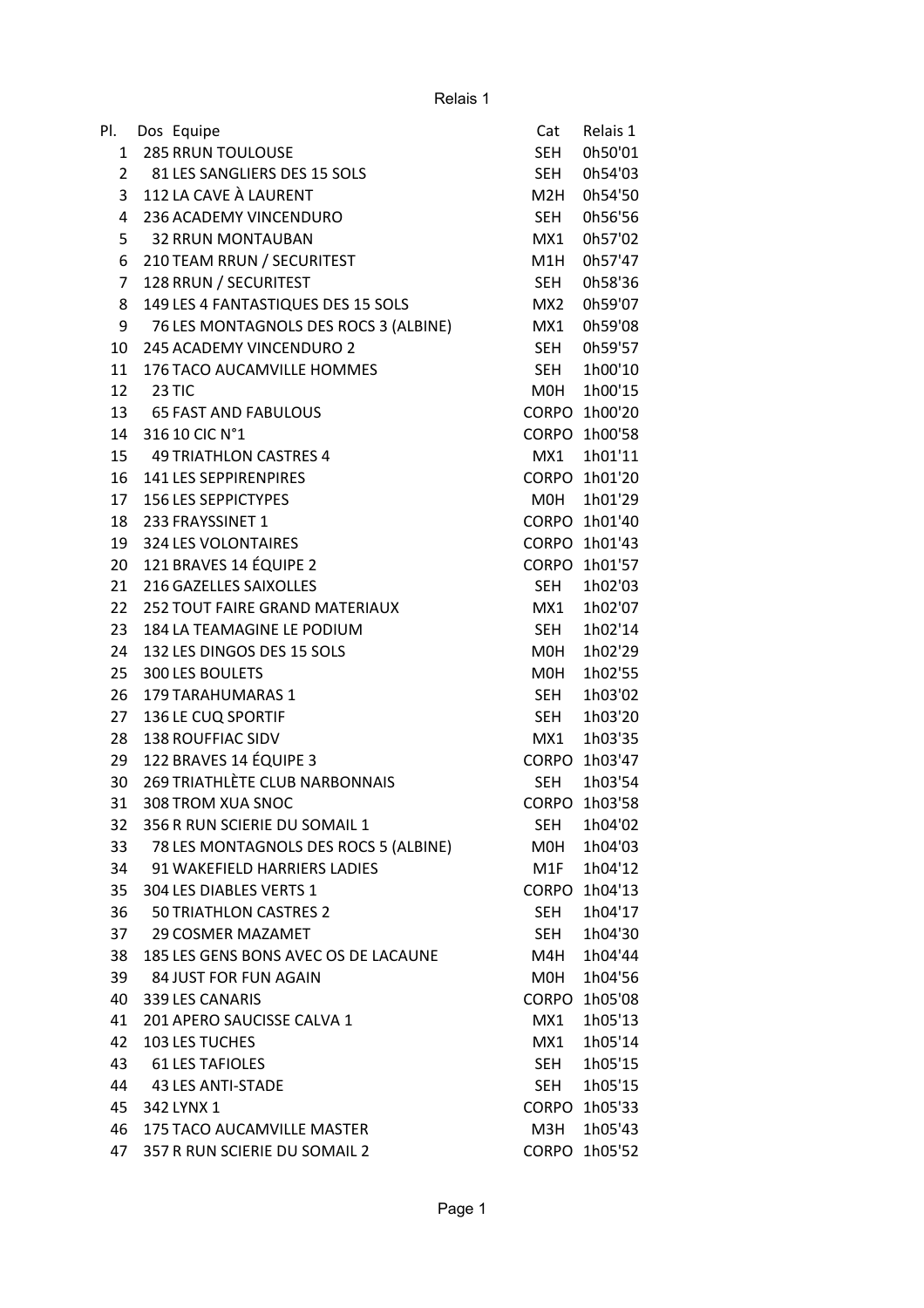| 48 | <b>139 BIOMETHARN</b>                  | MX1             | 1h05'59       |
|----|----------------------------------------|-----------------|---------------|
| 49 | <b>168 TEAM ARMAND</b>                 | <b>SEH</b>      | 1h06'05       |
| 50 | 146 ALBERT ET FILS BÂTIMENT.PERFO+     | MX1             | 1h06'06       |
| 51 | 100 SECTAL                             | SEH             | 1h06'08       |
| 52 | <b>83 TEAM FATALS VIELMUROIS</b>       | MX1             | 1h06'11       |
| 53 | 173 LES CHALLENGERS                    | MX1             | 1h06'12       |
| 54 | 73 CITRONS GIVRES                      | SEH             | 1h06'17       |
| 55 | 323 LES FELINS ROUGES                  | <b>CORPO</b>    | 1h06'21       |
| 56 | 272 LÈU LÈU É PLAN                     | SEH             | 1h06'39       |
| 57 | 180 FC BRASSAC                         | <b>SEH</b>      | 1h06'55       |
| 58 | 319 LES CAPORAUX CHEFS DU 8 RPIMA      | <b>CORPO</b>    | 1h07'00       |
| 59 | 224 TARNAISE DES PANNEAUX              | M0H             | 1h07'05       |
| 60 | <b>332 THE REVENANTS</b>               | M2H             | 1h07'19       |
| 61 | 92 SERHY 1                             | <b>CORPO</b>    | 1h07'22       |
| 62 | <b>193 LOS MARIATONTOS</b>             | MX1             | 1h07'33       |
| 63 | <b>162 LES TONTONS FLINGUEURS</b>      | M2H             | 1h07'42       |
| 64 | 126 ON VA PAS LAISSER CA 2             | SEH             | 1h07'45       |
| 65 | 283 LES CATHARES BLACK                 | <b>SEH</b>      | 1h07'51       |
| 66 | 331 PAF                                | M0H             | 1h07'58       |
| 67 | 165 LES GAZELLES DU CAB ET UN SANGLIER | MX <sub>2</sub> | 1h08'05       |
| 68 | <b>60 LES FATALS VIELMUROIS</b>        | <b>SEH</b>      | 1h08'07       |
| 69 | 66 ALIGOT À L'APÉRO                    | SEH             | 1h08'07       |
| 70 | 4 LES POUMPILS FATIGUÉS                | SEH             | 1h08'08       |
| 71 | 119 RRUN SAMBLAS SERVICE               | <b>SEH</b>      | 1h08'12       |
| 72 | 347 VAL 31 / TCL3                      | <b>SEH</b>      | 1h08'16       |
| 73 | 311 LE PÉLICAN                         | <b>CORPO</b>    | 1h08'30       |
| 74 | 52 L'ÉQUIPE DE CED                     | <b>SEH</b>      | 1h08'42       |
| 75 | 309 LES DGINTO                         | <b>CORPO</b>    | 1h08'43       |
| 76 | 70 UN AIR DE FAMILLE                   | MX1             | 1h08'46       |
| 77 | <b>37 BLACK MOUNTAIN TRAIL</b>         | MX1             | 1h08'46       |
| 78 | 54 REVEL SPRINTER GIVRE                | <b>SEH</b>      | 1h08'53       |
| 79 | <b>215 TARAHUMARAS 5</b>               | M0H             | 1h09'09       |
| 80 | 346 VAL31 / TCL2                       | SEH             | 1h09'11       |
| 81 | 259 LES GIVRÉS DE COLOMBIE             | <b>CORPO</b>    | 1h09'11       |
| 82 | 102 ON VA PAS LAISSER CA               | SEH             | 1h09'12       |
| 83 | <b>317 CHIMERE ONE</b>                 | <b>CORPO</b>    | 1h09'21       |
| 84 | 19 LES BARRES À MINE                   | M1H             | 1h09'43       |
| 85 | 2 CHAI LES JUMEAUX                     | MX1             | 1h10'06       |
| 86 | 94 WAKEFIELDS HARRIERS MEN             | <b>SEH</b>      | 1h10'09       |
| 87 | <b>292 EASYSPORT THOUY 2</b>           | M0H             | 1h10'12       |
| 88 | 313 168° AM BIS                        |                 | CORPO 1h10'18 |
| 89 | 270 LES DURS DE LA CUISSE              | MOH             | 1h10'24       |
| 90 | 343 LES COYOTES                        |                 | CORPO 1h10'48 |
| 91 | <b>69 LES PIPELETTES</b>               | MX3             | 1h10'54       |
| 92 | 306 LES DIABLES VERTS 3                | <b>CORPO</b>    | 1h11'00       |
| 93 | 345 VAL31 / TCL1                       | MX2             | 1h11'08       |
| 94 | 90 MECA 6_1                            | SEH             | 1h11'19       |
| 95 | 305 LES DIABLES VERTS 2                |                 | CORPO 1h11'22 |
|    |                                        |                 |               |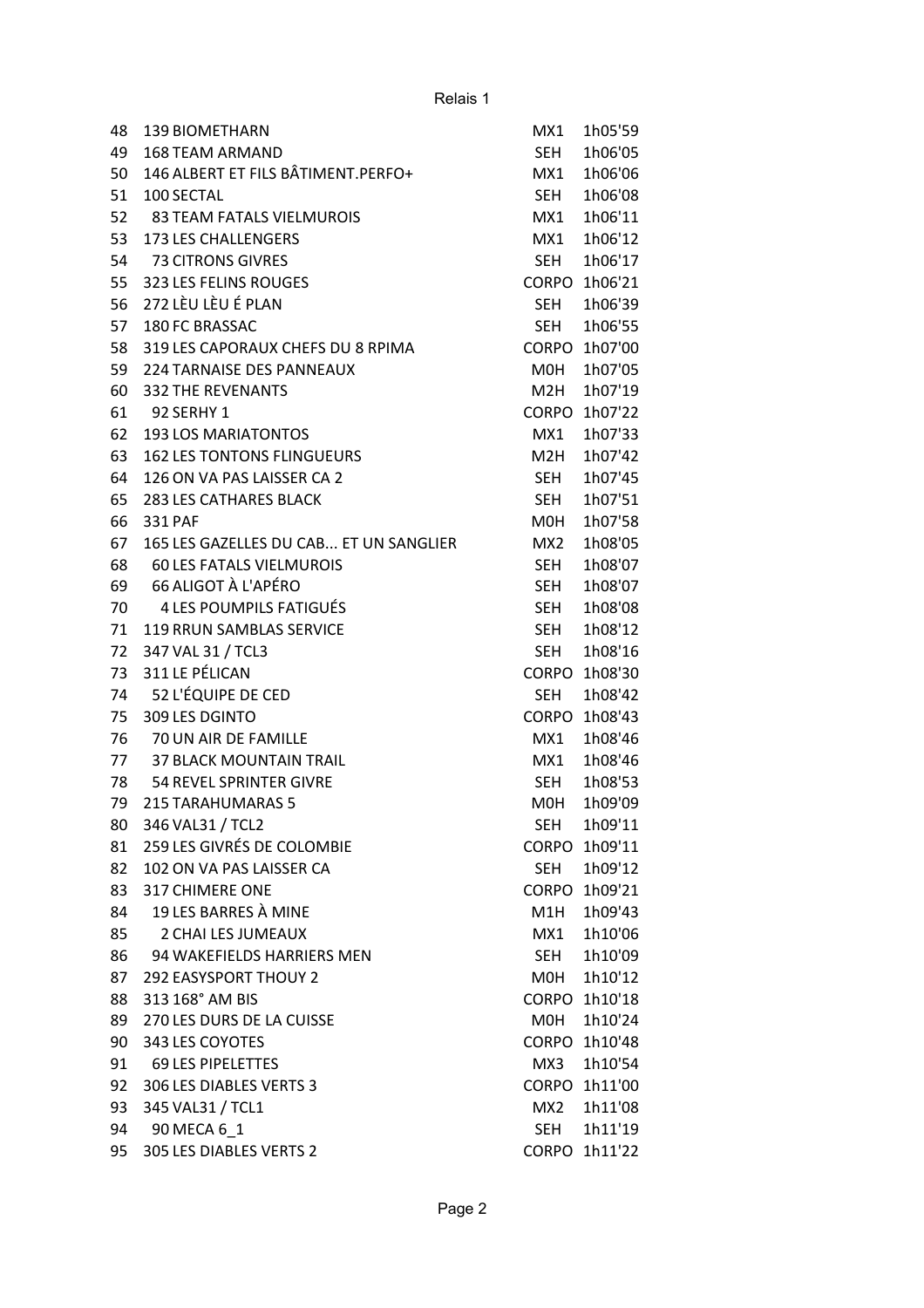| 96  | 93 SERHY 2                               | <b>CORPO</b>    | 1h11'36       |
|-----|------------------------------------------|-----------------|---------------|
| 97  | 51 TRIATHLON CASTRES 1                   | SEH             | 1h11'44       |
| 98  | 208 MECA 6 2                             | SEH             | 1h12'01       |
| 99  | <b>298 BEACH BOYS</b>                    | SEH             | 1h12'02       |
| 100 | 341 LYNX 2                               |                 | CORPO 1h12'04 |
| 101 | 107 LES BLEUS GIVRÉS                     | M1H             | 1h12'11       |
| 102 | <b>195 MARATHON TEAM</b>                 | <b>SEH</b>      | 1h12'35       |
| 103 | <b>20 DEKRA DIAGNOSTIC CASTRES</b>       | M3H             | 1h12'36       |
| 104 | 71 LA DRINK TEAM                         | M0H             | 1h12'45       |
| 105 | 130 LA CHEVILLE SORÉZIENNE RRUN          | <b>SEH</b>      | 1h12'47       |
| 106 | 344 LES AUTHENTIQUES                     |                 | CORPO 1h12'52 |
| 107 | 353 A LA BOURRE                          | MX <sub>2</sub> | 1h13'02       |
| 108 | 159 LES COLLÈGUES DE CARCELLES           | MX2             | 1h13'02       |
| 109 | 127 ON VA PAS LAISSER CA NOUS NON PLUS   | M0H             | 1h13'22       |
| 110 | 336 LES ESCALQUINOIS                     | MX1             | 1h13'29       |
| 111 | 219 SEPPIJAMA                            | MX2             | 1h13'33       |
| 112 | 232 LES GIVRES DU 13                     | MX1             | 1h13'53       |
| 113 | 183 LES GENS BONS SECS DE LACAUNE        | MX <sub>2</sub> | 1h13'56       |
| 114 | 101 LES BRISE-FER                        | M0H             | 1h13'57       |
| 115 | 230 UNION CLUB ATHLÉTIQUE - LES AVENGERS | M0H             | 1h14'03       |
| 116 | <b>181 TARAHUMARAS 3</b>                 | M0H             | 1h14'04       |
| 117 | 87 TEAM BLACK MOUNTAIN TRAIL             | SEH             | 1h14'05       |
| 118 | <b>209 MJC SAINT BAUDILLE</b>            | M2H             | 1h14'05       |
| 119 | <b>177 TARAHUMARAS 2</b>                 | MX3             | 1h14'07       |
| 120 | 123 ATHETIC FUTSAL CARCASSONNE           | SEH             | 1h14'08       |
| 121 | 21 VELO SPORT CASTRAIS                   | SEH             | 1h14'10       |
| 122 | 97 LA LIGUE DES JUSTICIERS CASTRAIS      | SEH             | 1h14'10       |
| 123 | 153 LES SEPPIEDS CARRÉS                  | SEH             | 1h14'12       |
| 124 | 196 128 BIKE AVENUE                      | <b>SEF</b>      | 1h14'17       |
| 125 | 225 TEAM ERA PGI                         | <b>SEH</b>      | 1h14'27       |
| 126 | <b>40 LES TUC PIRATES</b>                | <b>SEH</b>      | 1h14'41       |
| 127 | <b>18 CROCKLE</b>                        | SEH             | 1h14'41       |
| 128 | 31 COURTOUJOURS                          | M2H             | 1h14'42       |
| 129 | 271 J'AIME CASTRES                       | MX1             | 1h14'49       |
| 130 | 15 TUCETTES GIVREES 1                    | SEF             | 1h14'54       |
| 131 | 257 TEAM SCLE                            |                 | CORPO 1h14'56 |
| 132 | 104 ETS OULMIÈRE                         |                 | CORPO 1h15'04 |
| 133 | 334 DEVICEMOI 1                          | MX2             | 1h15'23       |
| 134 | 192 LES GENS BONS RASCOULET              | MX1             | 1h15'24       |
| 135 | <b>321 JAUNE 3</b>                       | <b>CORPO</b>    | 1h15'27       |
| 136 | <b>39 LES FONTAINES GIVREES</b>          | MX3             | 1h15'39       |
| 137 | 275 CHOURMO                              | M1H             | 1h15'46       |
| 138 | <b>64 LES CASSES NOISETTES</b>           | <b>SEF</b>      | 1h15'56       |
| 139 | 369 BIGARD                               | <b>CORPO</b>    | 1h16'08       |
| 140 | 53 L'ÉQUIPE DE CÉCÉ                      | <b>SEH</b>      | 1h16'10       |
| 141 | <b>44 CHOIZIT TP</b>                     | <b>SEH</b>      | 1h16'15       |
| 142 | <b>277 LES RAPETOUT</b>                  | MX1             | 1h16'19       |
| 143 | 117 RRUN MASTER ONE                      | MX <sub>2</sub> | 1h16'22       |
|     |                                          |                 |               |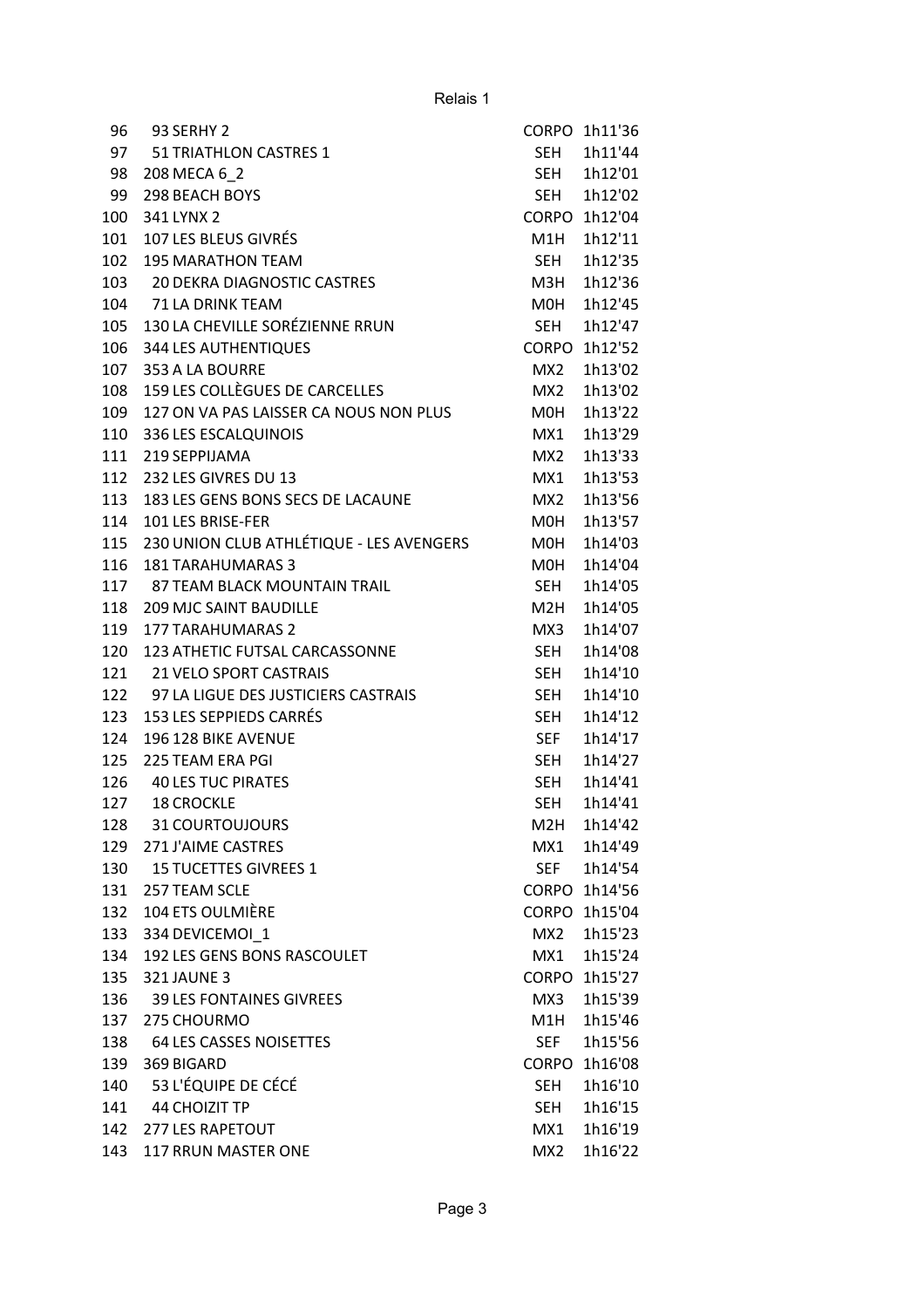| 144 | 38 TERROÏKO                           | <b>CORPO</b>     | 1h16'24       |
|-----|---------------------------------------|------------------|---------------|
| 145 | 95 WAKEFIELD HARRIERS MEN OVER 60     | M5H              | 1h16'35       |
| 146 | 99 TEAM RIOS                          | MX1              | 1h16'43       |
| 147 | 152 RRUN FIVE                         | M0H              | 1h16'49       |
| 148 | 348 VAL31 / TCL4                      | M0H              | 1h16'51       |
| 149 | 273 LES TOULOU' ZINZINS               | MX1              | 1h16'57       |
| 150 | 282 BARBIE ET CES KEN                 | MX1              | 1h17'00       |
| 151 | 197 LES 4B DU CAB                     | M <sub>1</sub> F | 1h17'06       |
| 152 | 217 SEPPICK UP                        | MX1              | 1h17'06       |
| 153 | 148 LE CAV SE REBIFFE                 | M1H              | 1h17'09       |
| 154 | 352 LES CASTORS DE L'ESPACE           | MX1              | 1h17'29       |
| 155 | 286 DENTOMED                          | <b>SEH</b>       | 1h17'31       |
| 156 | 248 SIREA                             |                  | CORPO 1h17'32 |
| 157 | <b>137 LES CAUSSADAIS</b>             | MX1              | 1h17'37       |
| 158 | 96 LES 3 PIGEONNIERS                  | MX1              | 1h17'51       |
| 159 | 189 LES VIEUX GENS BONS DE LACAUNE    | M5H              | 1h17'59       |
| 160 | 235 FRAYSSINET 3                      |                  | CORPO 1h18'12 |
| 161 | 256 LES RATS TAUPES NUS               | M0H              | 1h18'20       |
| 162 | 227 LES FONDEURS DE MARIGNANE         | MX1              | 1h18'21       |
| 163 | <b>169 PAPY ARVI</b>                  | M1H              | 1h18'25       |
| 164 | 203 APERO SAUCISSE CALVA 3            | MX <sub>2</sub>  | 1h18'26       |
| 165 | 113 LOS CRAMPOS                       | M1H              | 1h18'28       |
| 166 | 143 A L'ASCA                          | M4H              | 1h18'35       |
| 167 | 80 A M'EN DONNÉ                       | MX1              | 1h18'36       |
| 168 | 82 LES PARENTS INDIGNES               | MX <sub>2</sub>  | 1h18'37       |
| 169 | 328 LES TUCOS GIVRÉS                  | MX1              | 1h18'44       |
| 170 | 114 LES COUSINS                       | MX1              | 1h18'46       |
| 171 | 98 PICTO TOULOUSE                     |                  | CORPO 1h18'46 |
| 172 | 218 LES SEPPITECHS                    | M1H              | 1h18'52       |
| 173 | 199 RG 2020                           | M0H              | 1h18'56       |
| 174 | 314 LES BRAS CASSES                   |                  | CORPO 1h18'58 |
| 175 | <b>351 TOWER IMMOBILIER</b>           | SEH              | 1h19'11       |
| 176 | 370 EASYSPORT 3                       | MX1              | 1h19'16       |
| 177 | 354 LES GIVRE(E)S DE MISSEGLE         | <b>CORPO</b>     | 1h19'20       |
| 178 | 72 ÔC FADA                            | M0H              | 1h19'21       |
| 179 | 325 TOURNEE DES GRANDS DUC            | <b>SEH</b>       | 1h19'22       |
| 180 | <b>33 LES PAPATINEURS GIVRÉS</b>      | M1H              | 1h19'23       |
| 181 | 174 TACO AUCAMVILLE FEMMES            | <b>MOF</b>       | 1h19'28       |
| 182 | <b>366 AS MURET TRIATHLON</b>         | <b>SEH</b>       | 1h19'48       |
| 183 | 194 LA JAVA BLEUE                     | M1H              | 1h19'52       |
| 184 | 320 CREVE-COEUR DU 8                  |                  | CORPO 1h20'00 |
| 185 | 167 OLYMPIQUE DE SALIES               | MX3              | 1h20'03       |
| 186 | 368 EASY LET IT BE                    | MX3              | 1h20'11       |
| 187 | 254 LA MIXITUDE                       | MX2              | 1h20'12       |
| 188 | 322 LA RH QUI S'ARRACHE               | <b>CORPO</b>     | 1h20'14       |
| 189 | 75 LES MONTAGNOLS DES ROCS 2 (ALBINE) | MX3              | 1h20'20       |
| 190 | <b>62 TRIATHLON CASTRES 3</b>         | MX1              | 1h20'24       |
| 191 | 63 TAC                                | SEH              | 1h20'36       |
|     |                                       |                  |               |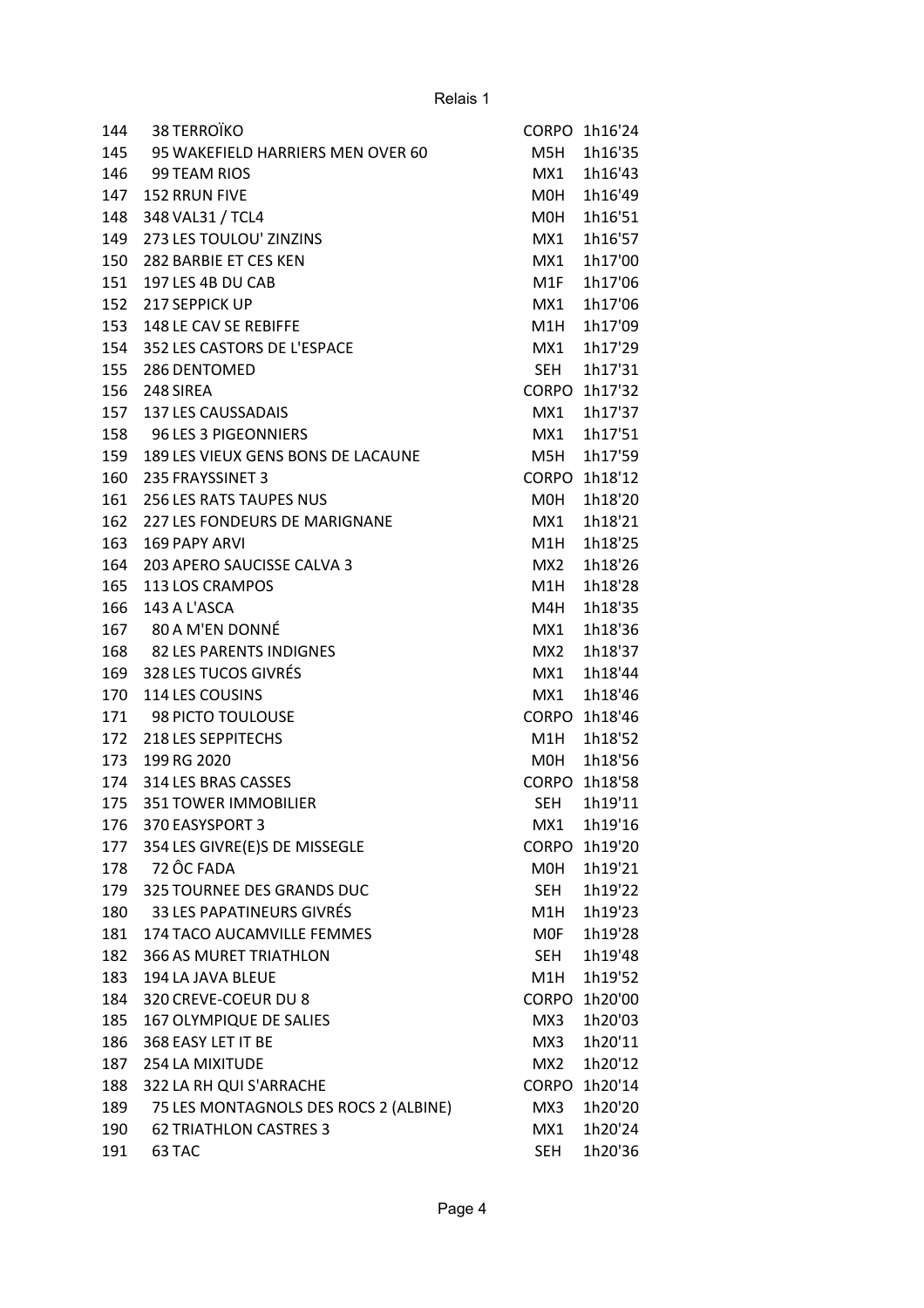| 192 | 161 LES COPAINS D'ABORD                      | MX1              | 1h20'37       |
|-----|----------------------------------------------|------------------|---------------|
| 193 | 361 ISIS RUNNING                             | <b>SEH</b>       | 1h21'04       |
| 194 | 350 LES FADAS DE LA CROIX DE MILLET          | MX <sub>2</sub>  | 1h21'07       |
| 195 | 289 TEAM DSTT                                | M1H              | 1h21'11       |
| 196 | <b>27 LES VENTUS TURBINES</b>                | MX1              | 1h21'11       |
| 197 | 133 LES COMMINGEOISES                        | M <sub>1</sub> F | 1h21'12       |
| 198 | <b>8 TRACKS GIRLS</b>                        | M3F              | 1h21'16       |
| 199 | <b>160 ABSOLUT RUNNER</b>                    | <b>SEH</b>       | 1h21'18       |
| 200 | 13 FROS'TUC                                  | <b>SEH</b>       | 1h21'23       |
| 201 | 10 LES FLÈCHES MOLLES                        | MX1              | 1h21'27       |
| 202 | 241 CGT                                      | M0H              | 1h21'30       |
| 203 | 243 LES 4 FANTASTIQUES                       | MX1              | 1h21'33       |
| 204 | 211 LES INTOUCHABLES D'EN LAURE              | MX <sub>2</sub>  | 1h21'41       |
| 205 | <b>166 TEAM88</b>                            | <b>SEH</b>       | 1h21'43       |
| 206 | 264 DORNHA 2                                 | <b>SEH</b>       | 1h21'44       |
| 207 | 263 DORNHA 1                                 | M0H              | 1h21'53       |
| 208 | 364 ORPI 2                                   | MX1              | 1h21'58       |
| 209 | 120 BRAVES 14 ÉQUIPE 1                       | <b>CORPO</b>     | 1h22'05       |
| 210 | 228 UNION CLUB ATHLÉTIQUE - LES U CAN        | <b>SEF</b>       | 1h22'08       |
|     |                                              |                  |               |
| 211 | <b>48 MONSIEUR BRICOLAGE</b>                 | CORPO            | 1h22'09       |
| 212 | 57 GOOD WILL OF RUNNING                      | MX1              | 1h22'13       |
| 213 | 129 LES GALOPINS DE LAMBERT                  | MX3              | 1h22'30       |
| 214 | 155 LES SEPIRE QUE PREVU                     | MX <sub>2</sub>  | 1h22'37       |
| 215 | <b>35 BRUTS DES COTEAUX</b>                  | M3H              | 1h22'41       |
| 216 | 229 UNION CLUB ATHLÉTIQUE - LES BLA BLA RUN  | MX1              | 1h22'41       |
| 217 | 198 CYBLEX                                   |                  | CORPO 1h22'52 |
| 218 | 349 AUCHAN                                   | <b>CORPO</b>     | 1h22'54       |
| 219 | 172 AAC TRAIL CLUP                           | MX1              | 1h23'01       |
| 220 | 145 LES RAIDEURS DE LA GENTIANE              | <b>SEH</b>       | 1h23'29       |
| 221 | 14 QUE LA FORCE SOIT AVEC NOUS !!!           | <b>SEH</b>       | 1h23'30       |
| 222 | <b>79 SHAKE THAT BOOTY</b>                   | <b>SEF</b>       | 1h23'40       |
| 223 | <b>296 CHAUFFAGE GAZ SERVICES</b>            | MX <sub>2</sub>  | 1h23'45       |
| 224 | 363 LES BABA O RUN                           | SEH              | 1h23'55       |
| 225 | 244 LA POSI'TIVE TEAM                        | MX <sub>2</sub>  | 1h23'56       |
| 226 | 206 ON EN A GROS                             | SEH              | 1h24'05       |
| 227 | 338 CABRUN MIX                               | MX3              | 1h24'07       |
| 228 | 231 LES RUNNERS DU SCM                       | MX1              | 1h24'07       |
| 229 | 214 TARAHUMARAS 4                            | MX1              | 1h24'09       |
| 230 | 157 LES TOURISTES - LES TROTTEURS D'EN LAURE | SEH              | 1h24'12       |
| 231 | 111 CASTRES ATHLETISME JCCNY                 | MX <sub>2</sub>  | 1h24'16       |
| 232 | 288 LES NAVESSOLS VOLANTS                    | M2H              | 1h24'42       |
| 233 | 284 V AND B CASTRES/ALBI                     | <b>SEH</b>       | 1h24'44       |
| 234 | 47 LAB RUNNERS 3 - LES FILANTS               | MX1              | 1h24'48       |
| 235 | <b>287 FRANCE ALZHEIMER</b>                  |                  | CORPO 1h25'05 |
| 236 | 234 FRAYSSINET 2                             |                  | CORPO 1h25'11 |
| 237 | 22 DILOY'S                                   | <b>SEH</b>       | 1h25'14       |
| 238 | 59 EN FAMILLE                                | M1H              | 1h25'30       |
| 239 | <b>36 LAB RUNNERS 2</b>                      | MX <sub>2</sub>  | 1h25'32       |
|     |                                              |                  |               |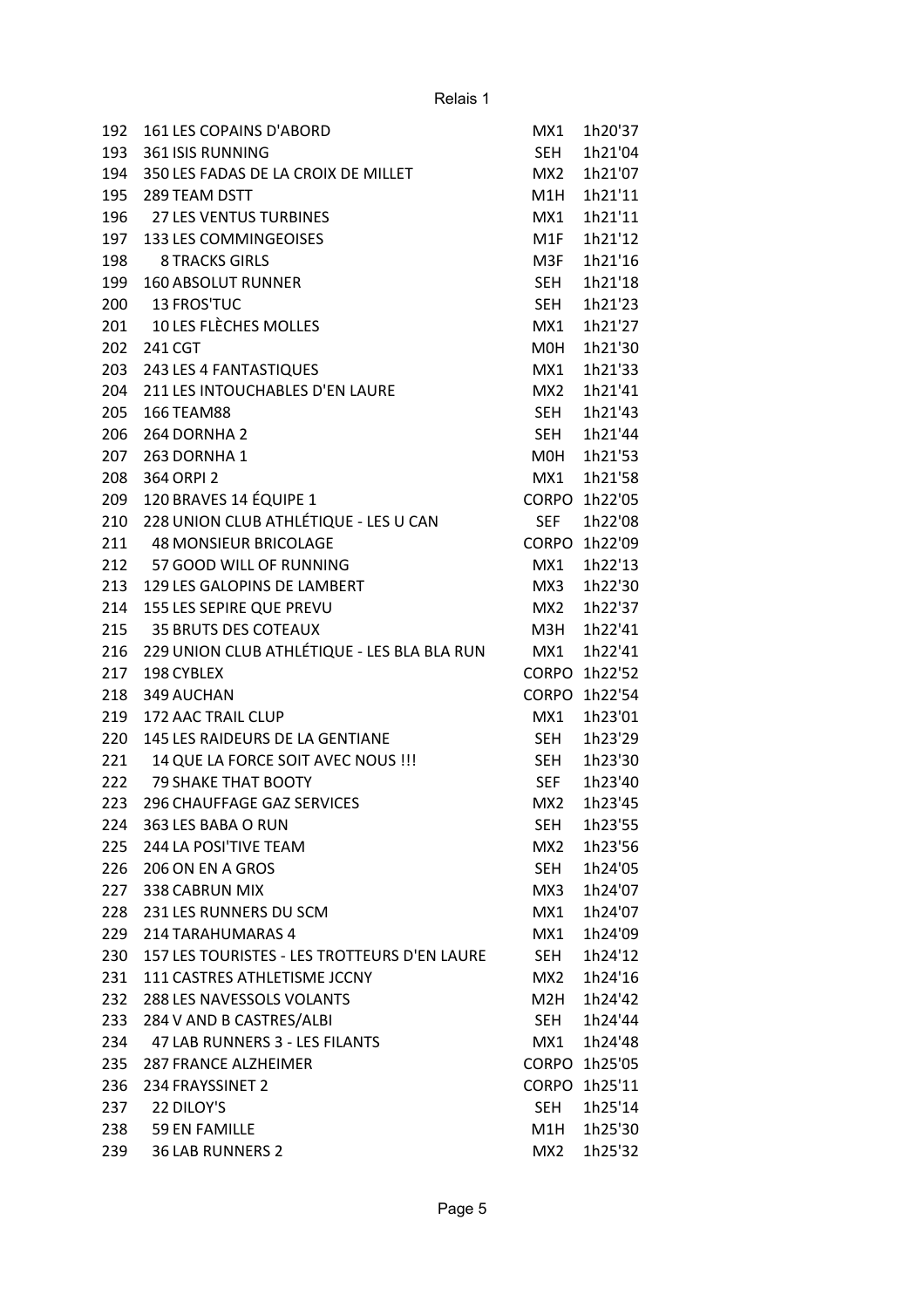| 240 | 68 LES FREEZÉS                             | MX1              | 1h25'34       |
|-----|--------------------------------------------|------------------|---------------|
| 241 | <b>290 LES 4 QUARTS TOUT TERRAIN</b>       | MX1              | 1h25'37       |
| 242 | <b>164 LES TOURISTES</b>                   | <b>SEH</b>       | 1h25'46       |
| 243 | 7 TIÉ LA FAMILLE !                         | MX <sub>2</sub>  | 1h25'49       |
| 244 | 337 LES FILLES DU MURET TRI                | M1F              | 1h25'53       |
| 245 | 202 APERO SAUCISSE CALVA 2                 | M <sub>O</sub> H | 1h25'54       |
| 246 | 226 POUSSE-RAPIÈRE                         | MX1              | 1h25'56       |
| 247 | 293 OC RESIDENCES 1                        |                  | CORPO 1h26'08 |
| 248 | 294 OC RESIDENCES 2                        | CORPO            | 1h26'10       |
| 249 | 291 LES 4 NOIX DE COCO GIVRÉES             | MX1              | 1h26'14       |
| 250 | <b>11 LES P'TITS LOUKOUMS</b>              | MX <sub>2</sub>  | 1h26'26       |
| 251 | 279 TEAM DES CRETES                        | MX1              | 1h26'34       |
| 252 | <b>106 LES COURTS-CIRCUITÉS</b>            |                  | CORPO 1h26'34 |
| 253 | 200 LES GIVRES DE LA RONDE                 | M2H              | 1h26'36       |
| 254 | 312 168° AM                                | CORPO            | 1h26'47       |
| 255 | <b>58 BURKLER UN JOUR BURKLER TOUJOURS</b> | MX3              | 1h26'54       |
| 256 | <b>182 LES MONTGEARDINS GIVRES</b>         | MX <sub>2</sub>  | 1h26'55       |
| 257 | <b>221 SEPPIT BULL</b>                     | MX1              | 1h26'59       |
| 258 | <b>147 LES POULINETTES</b>                 | MX3              | 1h26'59       |
| 259 | 124 MADAGIGA                               | MX1              | 1h27'01       |
| 260 | 85 THOUY                                   | MX <sub>2</sub>  | 1h27'02       |
| 261 | 220 SEPPITONIC                             | MX1              | 1h27'02       |
| 262 | <b>150 LES ROUMÉGAÏRES</b>                 | MX1              | 1h27'07       |
| 263 | <b>125 LES GUIBOLES MOLLES</b>             | <b>SEH</b>       | 1h27'17       |
| 264 | 134 BANQUE POPULAIRE OCCITANE              | <b>CORPO</b>     | 1h27'22       |
| 265 | 116 RRUN SPEEDY & SES RRUNNEUSES           | MX3              | 1h27'29       |
| 266 | <b>158 LES RALEUSES</b>                    | <b>SEF</b>       | 1h27'30       |
| 267 | 12 SOS OXYGÈNE 31                          | M2H              | 1h27'45       |
| 268 | 186 LES GENS SANS OS DE LACAUNE            | MX2              | 1h27'51       |
| 269 | 239 EAU LA SALVETAT 2                      |                  | CORPO 1h27'58 |
| 270 | <b>144 LES ASCADIENS</b>                   | MX3              | 1h27'59       |
| 271 | 140 PACFA IMMO                             | MX3              | 1h28'02       |
| 272 | 330 L'OUSTALOU 1                           | MX1              | 1h28'09       |
| 273 | 307 VALROTORO                              | <b>SEH</b>       | 1h28'21       |
| 274 | <b>367 AS MURET TRIATHLON MIXTE</b>        | MX2              | 1h28'24       |
| 275 | <b>253 MAZERES COURSE PEDESTRE</b>         | MX <sub>2</sub>  | 1h28'25       |
| 276 | 265 CHAPI CHAPO 1                          | MOF              | 1h28'25       |
| 277 | 188 LES GENS BONS FUMES DE LACAUNE         | MX2              | 1h28'28       |
| 278 | 55 ETABLISSEMENTS SABLAYROLLES À AUSSILLON | MX1              | 1h28'30       |
| 279 | <b>249 LOS TCHAOPINOS</b>                  | MX1              | 1h28'31       |
| 280 | <b>359 FRITATRANS</b>                      | MX1              | 1h28'32       |
| 281 | <b>28 ALTO BIKES TOULOUSE</b>              | MX1              | 1h28'33       |
| 282 | 46 COURS ET NE TE RETOURNES PAS            |                  | CORPO 1h28'34 |
| 283 | 88 LES GAZELLES DES VIGNALS                | MOF              | 1h28'39       |
| 284 | <b>261 LES PIEDS TENDRE</b>                | M5H              | 1h29'08       |
| 285 | 240 LES FLEURS DU TRAIL                    | M0H              | 1h29'20       |
| 286 | <b>41 TEAM EIFFAGE</b>                     |                  | CORPO 1h29'36 |
| 287 | 276 L'ES7                                  | <b>SEH</b>       | 1h29'45       |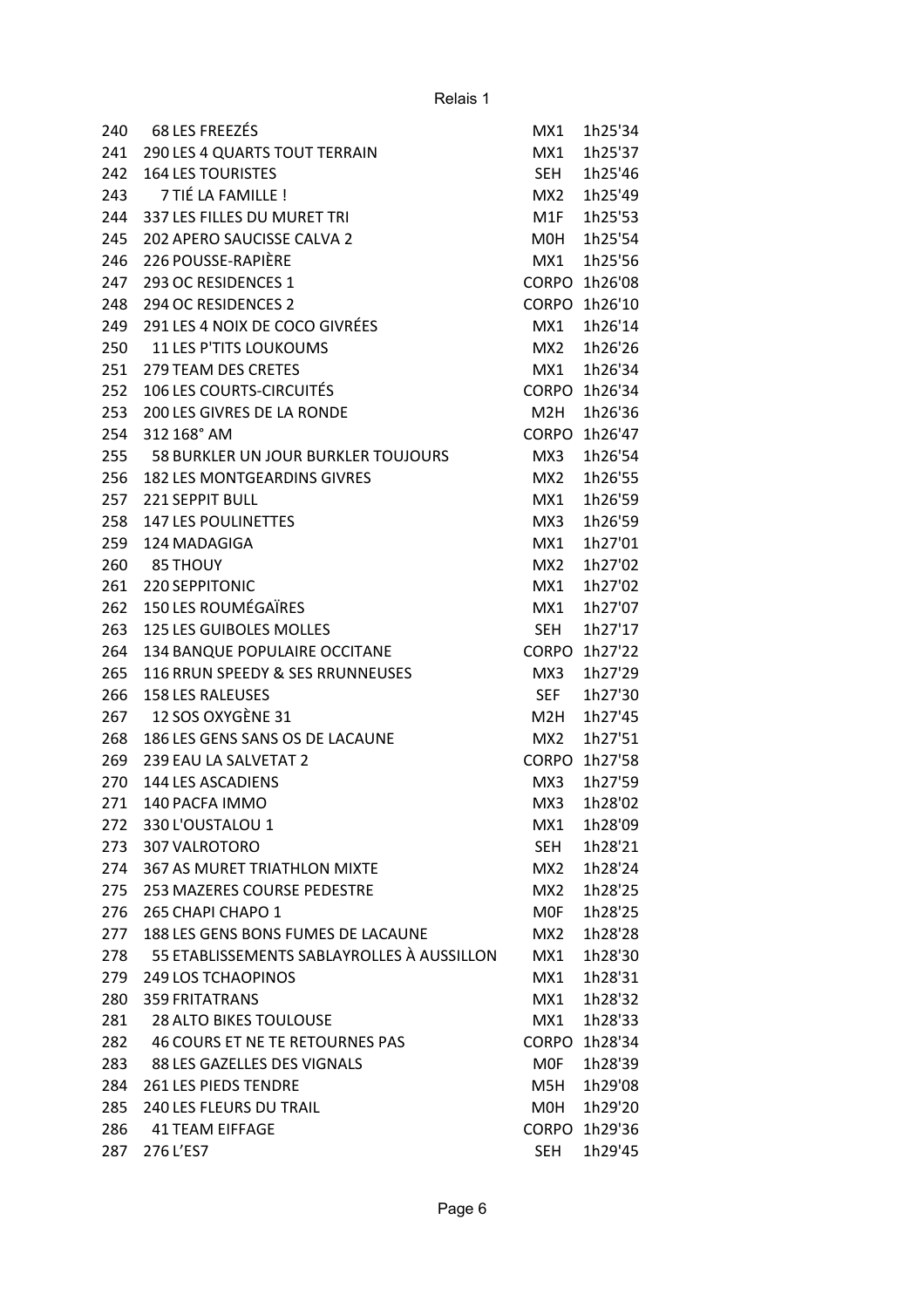| 288 | <b>223 BABY TRAILER</b>               | MX1              | 1h29'54       |
|-----|---------------------------------------|------------------|---------------|
| 289 | 163 AC ST RÉMY                        | M4H              | 1h30'10       |
| 290 | 190 LES GENS BONS CRUS DE LACAUNE     | MX2              | 1h30'22       |
| 291 | 108 CASTRES ATHLÉTISME SEAA           | MX <sub>2</sub>  | 1h30'28       |
| 292 | <b>178 EASYSPORT THOUY 1</b>          | M <sub>2F</sub>  | 1h30'33       |
| 293 | 340 10 CIC N°2                        | <b>CORPO</b>     | 1h30'46       |
| 294 | 3 TRACTEURS 73                        | M2H              | 1h30'49       |
| 295 | <b>5 LA DEFERLANTE AGENAISE</b>       | M <sub>1</sub> F | 1h30'53       |
| 296 | <b>204 LES FRISOUILLES</b>            | MX3              | 1h30'55       |
| 297 | <b>260 LES OLYMPIENS</b>              | MX1              | 1h30'57       |
| 298 | 187 LES GENS BONS FRAIS DE LACAUNE    | MX <sub>2</sub>  | 1h31'01       |
| 299 | 89 SAGESSE                            | <b>MOH</b>       | 1h31'03       |
| 300 | <b>170 SLOW AND FURIOUS</b>           | MX1              | 1h31'04       |
| 301 | 358 A L'HEURE POUR L'APERO            | M0H              | 1h31'12       |
| 302 | <b>222 LES SEPPIPELETTES</b>          | <b>SEF</b>       | 1h31'45       |
| 303 | 30 GONDRAND                           | MX1              | 1h31'45       |
| 304 | <b>45 LE GIROU</b>                    | MX <sub>2</sub>  | 1h32'01       |
| 305 | 297 LES VAURIENS ET LES VAURÉENS      | MX1              | 1h32'10       |
| 306 | <b>280 COURS FORREST COURS</b>        | <b>SEH</b>       | 1h32'20       |
| 307 | <b>56 LES TAUREAUX ROSES</b>          | MX <sub>2</sub>  | 1h32'40       |
| 308 | 268 LA RECRE DE VALDU 2               | MX1              | 1h32'42       |
| 309 | 74 LES MONTAGNOLS DES ROCS 1 (ALBINE) | SEH              | 1h32'53       |
| 310 | 77 LES MONTAGNOLS DES ROCS 4 (ALBINE) | MX1              | 1h32'54       |
| 311 | 135 AU FIN FOND DU FAITOUT :- )       | <b>CORPO</b>     | 1h32'56       |
| 312 | 212 CJGI                              | M <sub>2</sub> H | 1h33'01       |
| 313 | <b>131 AIGUEFONDE EN SORTIE</b>       | MX3              | 1h33'31       |
| 314 | <b>251 LOS TRAPANELLOS</b>            | MX <sub>2</sub>  | 1h34'17       |
| 315 | 360 TEAM HQ                           |                  | CORPO 1h34'26 |
| 316 | <b>301 INTERSPORT CASTRES</b>         |                  | CORPO 1h34'27 |
| 317 | 255 PF MURET                          | MX2              | 1h34'51       |
| 318 | <b>362 INTERSPORT LABEGE</b>          | MX2              | 1h34'57       |
| 319 | 118 RRUN ELLE & EUX                   | MX1              | 1h34'58       |
| 320 | 205 LA TEAM DES COCOS                 | MX1              | 1h34'58       |
| 321 | <b>25 COVED ST SULPICE</b>            | <b>CORPO</b>     | 1h35'00       |
| 322 | 278 TEAM CATHY                        | MX3              | 1h35'05       |
| 323 | <b>299 LES RETARDATAIRES</b>          | MX2              | 1h35'13       |
| 324 | <b>303 ORPI</b>                       | M1H              | 1h35'31       |
| 325 | 191 APERO SAUCISSE CALVA 4            | MX3              | 1h35'39       |
| 326 | 302 LES ON PASSAIT PAR LA             | <b>CORPO</b>     | 1h35'54       |
| 327 | <b>207 LACCROPARC</b>                 | SEH              | 1h36'09       |
| 328 | <b>213 LES TROTTEURS 1</b>            | MX1              | 1h36'17       |
| 329 | 315 IMS SOCKETS                       | <b>CORPO</b>     | 1h36'27       |
| 330 | 142 LOUS BERRETES D'AUREILHAN         | MX2              | 1h36'47       |
| 331 | 262 ATHLÉ LAURAGAIS OLYMPIQUE         | MX2              | 1h37'12       |
| 332 | 109 CASTRES ATHLETISME SCLP           | MX <sub>2</sub>  | 1h37'16       |
| 333 | <b>115 INTERSPORT MAGELLAN</b>        | MX <sub>2</sub>  | 1h37'41       |
| 334 | 274 LES DERNIERS                      | MX1              | 1h38'05       |
| 335 | 281 PERFO PLUS                        | MX3              | 1h38'07       |
|     |                                       |                  |               |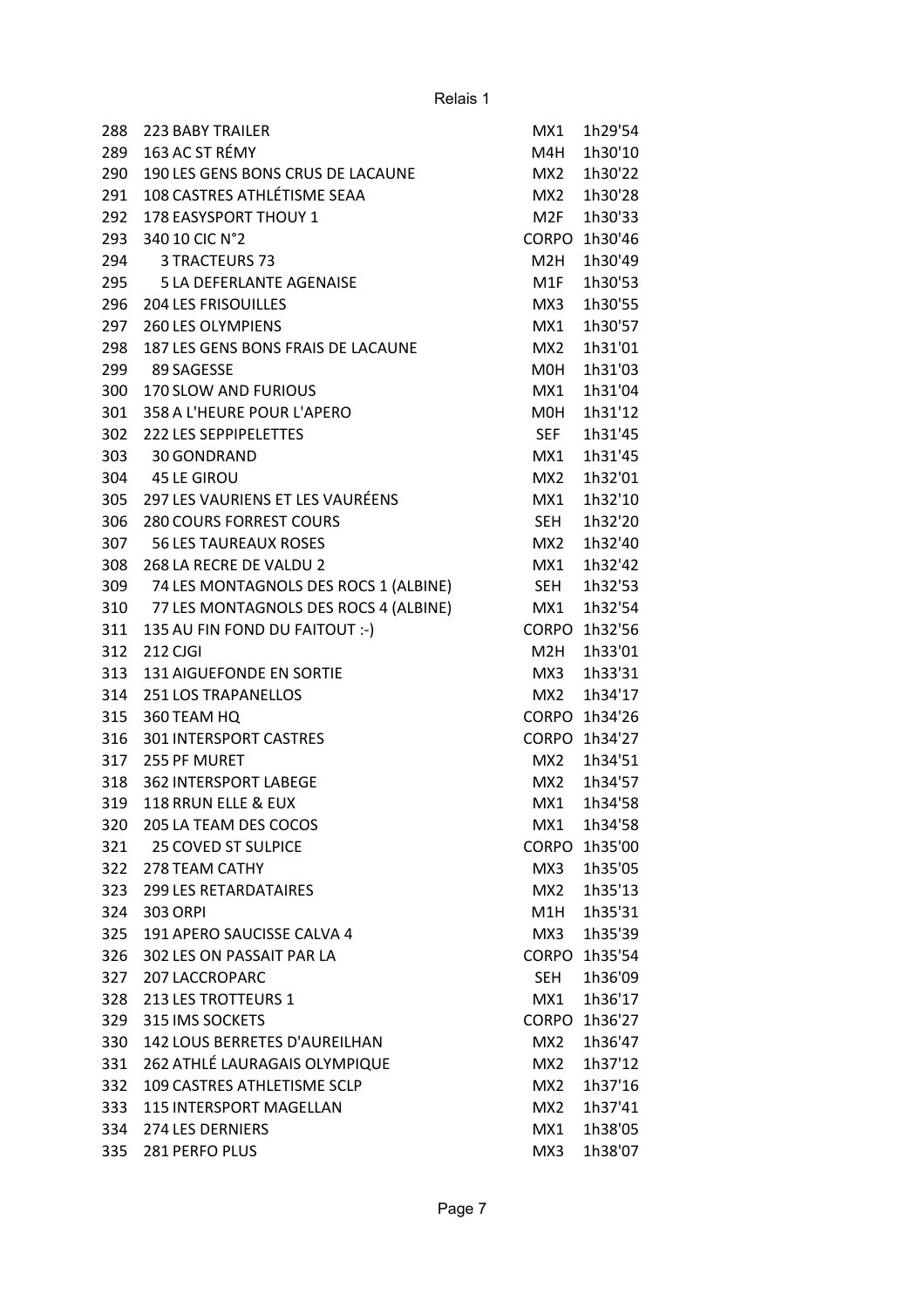| 336          | 333 ORANGE IMT ALBI                        | CORPO            | 1h38'09       |
|--------------|--------------------------------------------|------------------|---------------|
| 337          | 267 LA RECRE DE VALDU 1                    | M0H              | 1h38'13       |
| 338          | 329 LOS EMPANADAS                          | MX2              | 1h38'20       |
| 339          | <b>326 LES NOUVEAUX VENUS</b>              | MX2              | 1h39'20       |
| 340          | <b>365 GIVRACYRAPTORS</b>                  | МЗН              | 1h39'25       |
| 341          | 154 LES TROTTEURS 2 - TROTTEURS D'EN LAURE | MX <sub>2</sub>  | 1h39'27       |
| 342          | <b>6 LES PAGÉS EN GOGUETTE</b>             | MX2              | 1h39'51       |
| 343          | 242 CLEMMIE ET SES DROLES DE MECS          | MX1              | 1h39'55       |
| 344          | <b>67 FOUILLEUL FORMATIONS REVEL</b>       | MX1              | 1h40'14       |
| 345          | 237 CARMAUX FEUERWEHRMANN                  | CORPO            | 1h40'25       |
| 346          | 110 CASTRES ATHLETISME AAGM                | MX2              | 1h40'25       |
| 347          | 238 EAU LA SALVETAT 1                      |                  | CORPO 1h41'26 |
| 348          | <b>26 CHABROL IMMOBILIER</b>               |                  | CORPO 1h42'57 |
| 349          | 327 L'OUSTALOU 2                           | M0H              | 1h43'12       |
| 350          | <b>151 BACKPACKERS</b>                     | CORPO            | 1h43'22       |
| 351          | 34 ORDINO                                  | MX1              | 1h44'04       |
| 352          | 17 PAR TOUTANIS !                          | MX2              | 1h45'33       |
| 353          | 266 CHAPI CHAPO 2                          | MX3              | 1h46'21       |
| 354          | 1 AB FAB                                   | M1F              | 1h46'42       |
| 355          | 105 LES FILLES D'AIGUEFONDE                | <b>SEF</b>       | 1h48'05       |
| 356          | 310 RS4 PAS D'PLAQUE                       | MX1              | 1h48'56       |
| 357          | 258 HENCOCK'S RECAPÉ                       | CORPO            | 1h51'53       |
| 358          | <b>247 BOULE DE NEIGE</b>                  | MX3              | 1h52'19       |
| 359          | 355 TEAM STA                               | M0H              | 1h53'07       |
|              | 250 L'ÉQUIP'Ô COMPTOIR                     | M <sub>2</sub> H | 1h10'58       |
|              | 318 LES SENTIERS DU YACK                   | <b>SEH</b>       | 1h19'26       |
| Abandons     |                                            |                  |               |
|              | <b>9 LES REDSOCKS</b>                      | MX <sub>2</sub>  | 1h10'48       |
|              | 295 LES VACHETTES GIVRÉES                  | <b>SEH</b>       | 1h11'23       |
|              | <b>16 TUCETTES GIVRÉES 2</b>               | <b>SEF</b>       | 1h35'44       |
|              | <b>24 LES BABA AU RHUM</b>                 | MX1              | 1h50'03       |
| Disqualifiés |                                            |                  |               |
|              | 86 THOUY 2                                 | MX1              | 1h08'14       |